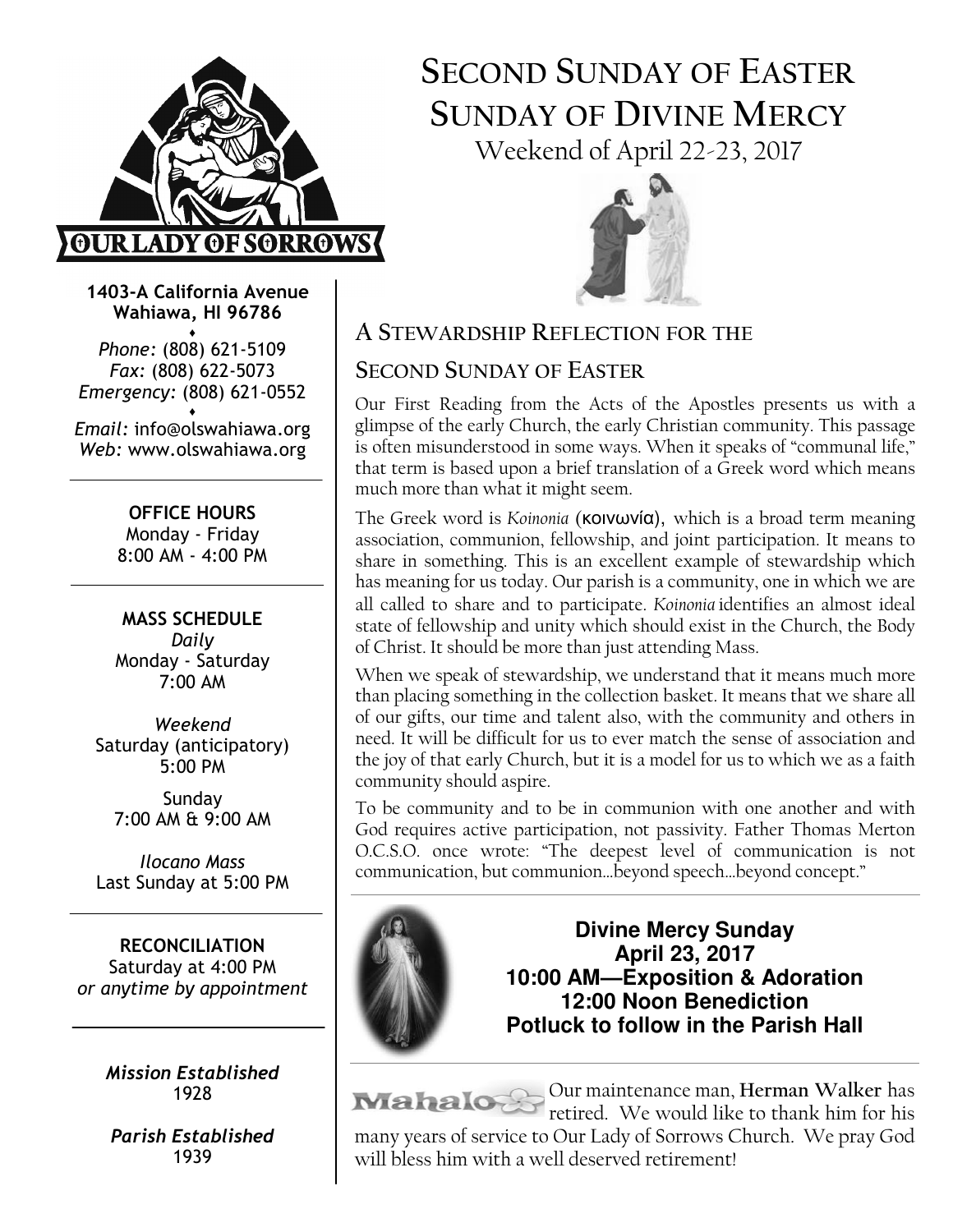### WEEKLY CALENDAR

| Apr 22 (Sat)                                                                               |                                 | 2nd Sunday of Easter<br><b>Divine Mercy Sunday</b><br>6:00pm Krispy Kreme Fundraiser                                                                                                                                  |  |
|--------------------------------------------------------------------------------------------|---------------------------------|-----------------------------------------------------------------------------------------------------------------------------------------------------------------------------------------------------------------------|--|
| Apr 23 (Sun)                                                                               |                                 | 2nd Sunday of Easter<br><b>Divine Mercy Sunday</b><br>Krispy Kreme Sales following the Masses<br>10:00am Exposition & Adoration<br>10:30am Religious Education Classes<br>12:00pm Benediction; Potluck to follow (PH) |  |
| Apr 24 (Mon)                                                                               | 6:30pm<br>7:00pm                | <b>St Fidelis of Sigmaringen</b><br>Middle School Ministry (Lib)<br>EPIC Young Adult Faith Sharing (CH)                                                                                                               |  |
| Apr 25 (Tue)                                                                               | <b>St Mark</b><br>7:00pm        | 6:30pm + Petra Villegas Wake Svc (MMP)<br>Development Committee Mtg (PH)                                                                                                                                              |  |
| Apr 26 (Wed)                                                                               | <b>Easter Weekday</b>           | 10:15am + Petra Villegas Funeral Svc (MMP)<br>6:30pm Youth Ministry Class (Rm 8)<br>6:30pm + Sharon Omalza Memorial Svc (MMP)                                                                                         |  |
| Apr 27 (Thu)                                                                               | <b>Easter Weekday</b><br>9:00am | Craft Guild (PH)<br>10:00am Charismatic Prayer Group (Lib)<br>7:00pm Knights of Columbus Mtg (PH)                                                                                                                     |  |
| Apr 28 (Fri)                                                                               |                                 | St Peter Chanel / St Louis Grignion de Montfort<br>10:30am Staff Mtg (Lib)                                                                                                                                            |  |
| Apr 29 (Sat)                                                                               | 6:00pm                          | <b>St Catherine of Siena</b><br>9:00am Food Pantry<br>9:00am Confirmation Rehearsal (PH/CH)<br>10:00am SSCC Seminarian Fundraiser Mass/Lunch<br>St. Ann Church<br>Krispy Kreme Fundraiser                             |  |
| Apr 30 (Sun)                                                                               |                                 | 3rd Sunday of Easter<br>10:30am Religious Education Classes<br>1:00pm Finance Committee Mtg<br>5:00pm Confirmation Mass                                                                                               |  |
| *OLS = Our Lady of Sorrows / CH = Church / PH = Parish Hall / Lib = Library / Sch = School |                                 |                                                                                                                                                                                                                       |  |

MMP = Mililani Mortuary Park / WGH = Wahiawa General Hospital

### **OBITUARY: MAY THEY REST IN PEACE**

**+Petra Villegas** Apr. 25 6:30pm Wake Svc – MMP<br>Apr. 26 10:15am Funeral Svc – M 10:15am Funeral Svc - MMP **+Sharon Omalza** Apr. 26 6:30pm Wake Svc – MMP **+Felix Icuspit** May 5 10:15am Funeral Svc – MMP **+Vilma Felipe** May 22 6:30pm Wake Svc – MMP May 23 9:30am Funeral Mass – OLS **+Jimmy Laguana** May 25 7:00pm Funeral Mass – OLS **+John Bajo** May 27 6:00pm Wake Svc – MMP



## TODAY'S READINGS

[Liturgical Color: White]

#### **Acts 2:42-47**

Every day they devoted themselves to meeting together in the temple area.

**1 Peter 1:3-9**  Although you have not seen him, you love him.

**John 20:19-31** 

Although the doors were locked, Jesus came and stood in their midst and said, "Peace be with you."

NEXT SUNDAY'S READINGS [Liturgical Color: White] Acts 2:14, 22-33 · 1 Peter 1:17-21 · Luke 24:13-35

### **STEWARDSHIP OF TREASURE**

| Weekend of April 13-16, 2017       |            |  |  |
|------------------------------------|------------|--|--|
| <b>OFFERINGS</b>                   |            |  |  |
| <b>Sunday Offering</b>             | \$4,717.06 |  |  |
| <b>Catholic Relief Services</b>    | 5.00       |  |  |
| <b>Stations of the Cross</b>       | 99.00      |  |  |
| Easter                             | 7,959.74   |  |  |
| Rice Bowl                          | 3,023.69   |  |  |
| Holy Land (Good Friday)            | 1,746.00   |  |  |
| <b>MISCELLANEOUS OFFERINGS</b>     |            |  |  |
| <b>Baptism</b>                     | 50.00      |  |  |
| Property Insurance                 | 405.00     |  |  |
| Flower Fund                        | 1,486.00   |  |  |
| Food Pantry                        | 5.00       |  |  |
| Mass Intention                     | 50.00      |  |  |
| <b>OTHERS</b>                      |            |  |  |
| Candles                            | 513.44     |  |  |
| <b>FIF Pledge Payments</b>         | 335.00     |  |  |
| <b>FIF T-Shirt Sale</b>            | 15.00      |  |  |
| <b>Mahalo for your generosity!</b> |            |  |  |

Offertory Envelopes: Please call the bookkeeper at 621-5109 ext. 9720 if you are in need of a new box.



Our community changed lives this Lent and CRS Rice Bowl wants to say thank you!

# SOCIAL MINISTRY UPDATE **We are in need of the following items:**

**Rice Pork and Beans Canned Fruit Canned Green Beans**



**Donations Needed** 

# *Forward in Faith* **Fundraising**

Our Forward in Faith campaign fundraisers will again have a "SALE" on May 6-7 weekend after each Mass. We are accepting donations of baked goods, vegetables, fruits from your yard or plants and religious items. Donations can be dropped off at our church lanai between 3:00-4:30 PM on May 6. Please call Terry Ignacio at 622-3147 or 203-9707. Thank you.